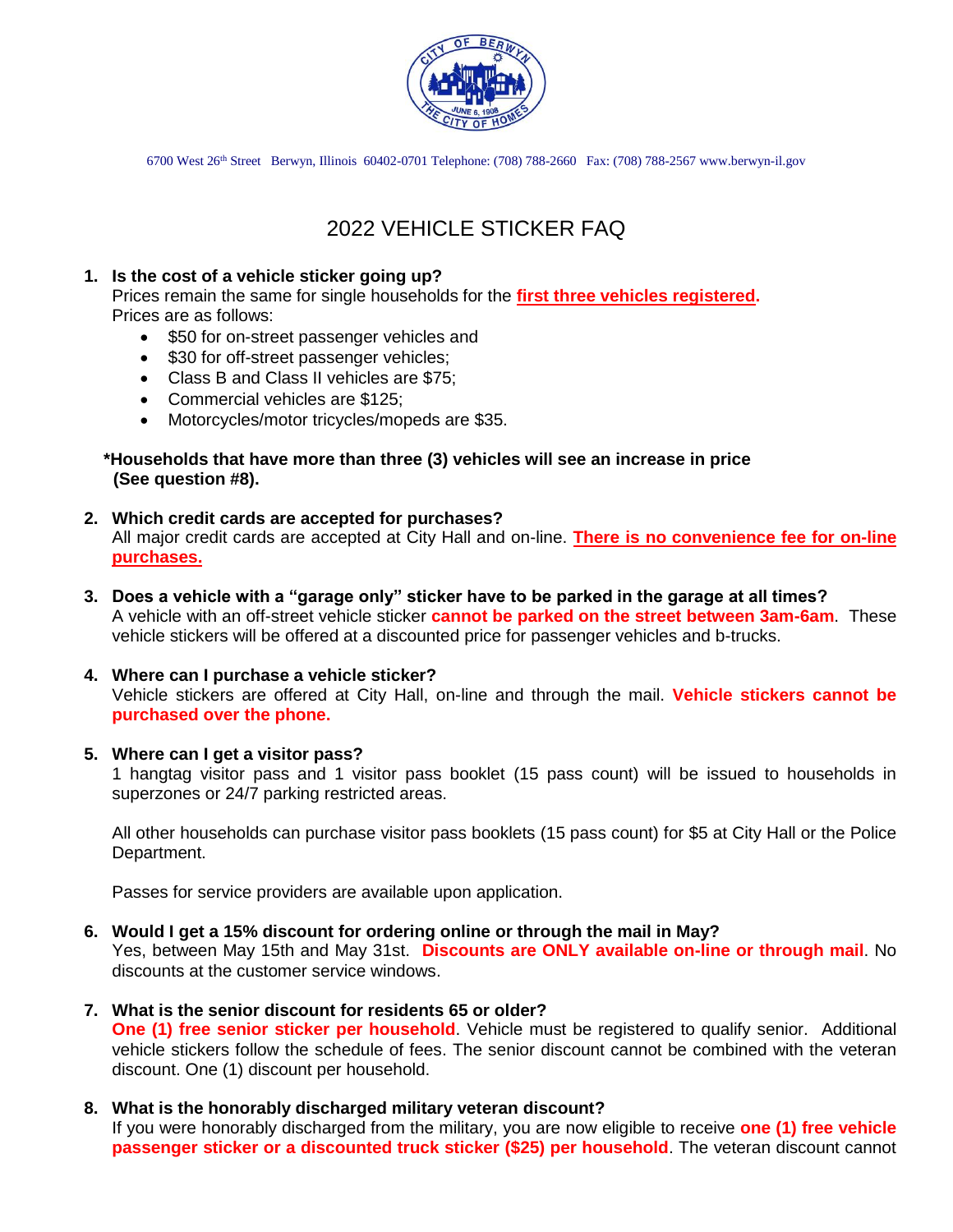

6700 West 26th Street Berwyn, Illinois 60402-0701 Telephone: (708) 788-2660 Fax: (708) 788-2567 www.berwyn-il.gov

be combined with the senior discount. One discount per household. (Ordinance 462.04 Classification of License Fees; Rate Structure)

\*To receive the honorably discharged military veteran discount at the time of purchase a DD-214, Illinois driver's license/identification card with veteran designation or military plate registration must be presented.\*

## **9. What is the price difference for households with more than three (3) vehicles?**

**Passenger** vehicle prices are as follows:

4th vehicle  $= $200$ 5th vehicle = \$240 6th vehicle  $= $280$ 7th vehicle  $= $320$  $8th$  vehicle = \$360 All additional vehicles increase by \$40 for each additional vehicle. **Class B** vehicle prices are as follows:  $4<sup>th</sup>$  vehicle = \$210  $5<sup>th</sup>$  vehicle = \$250  $6<sup>th</sup>$  vehicle = \$290

- $7<sup>th</sup>$  vehicle = \$330  $8<sup>th</sup>$  vehicle = \$370
	- **10. What if a resident with an off-street parking sticker needs to park on the street due to repairs to a garage or driveway?**

Dispatch at the Police Department should be called and made aware of the situation. Dispatch will notify the correct people at the department. The number to contact is 708-795-5600.

#### **11. When are stickers available for purchase?**

Starting Sunday, May 15th, on-line. Starting Monday, May 16<sup>th</sup> in person or by mail. **Renewal applications will be sent to residents before this date. Only complete applications will be accepted.** 

**\*See question #6 for discount information on purchases made on-line starting May 15th through May 31st .** 

#### **12. Can you search for your vehicle ID# online?**

Yes, there's a search option that allows you to find your vehicles ID#.

**It requires:**

- Plate Number
- Root Address (street name only)
- Last Name

#### **13. What if I have a handicap parking space in front of my house?**

Residents with reserved handicap parking spaces in front of their homes will be required to purchase a \$50 on-street parking space if they wish to use the spot between 3am-6am.